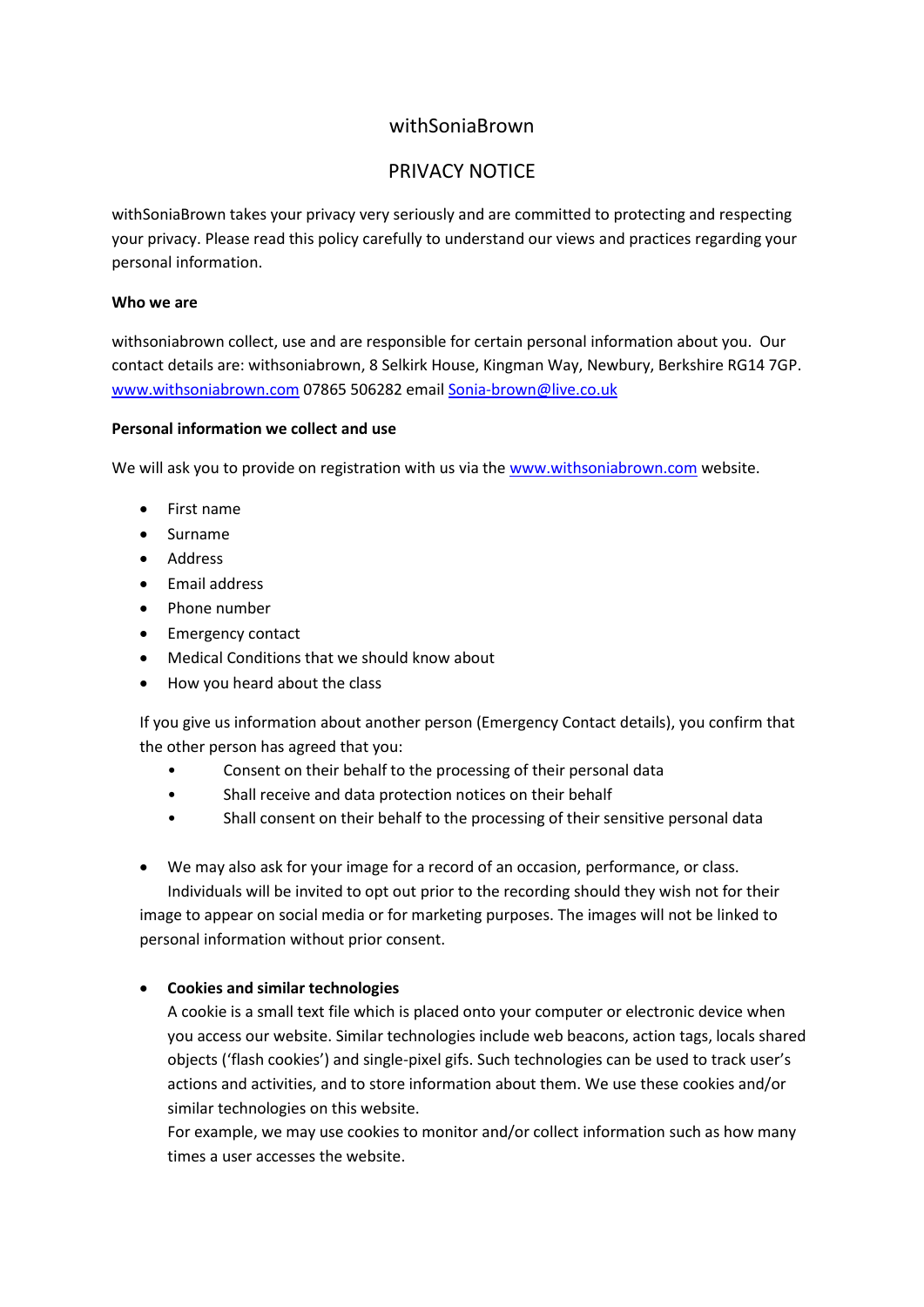The information helps us to build a profile of our users. Some of this information may be aggregated or statistical, which means that we will not be able to identify you individually. On the first occasion that you use our site we will ask you whether you consent to our use of cookies. If you do not, cookies will not be used. Thereafter you can opt-out of using cookies at any time or you can set your browser not to accept cookies and the websites below tell you how to remove cookies from your browser. However, some of our website features may not function as a result.

## **How we use personal information**

- Communication with students via email, telephone, text message or social media regarding classes, events, news, and other activities
- Management of classes numbers, registration and waiting lists
- Medical emergencies
- Invoicing and accounting
- Marketing (images with permission) via social media, tv, radio, press and leaflets
- Processing customer enquiries
- Covid 19 Track and Trace.

You can opt out of receiving the communications and participating in marketing at any time, by contacting withsoniabrown on contact details above, or remove oneself from the social media group. Individuals are only added to social media groups only upon request.

### **Sharing your personal information**

Your personal information will be treated as strictly confidential and will only be shared with a third party if required to do so with your prior permission. For example, a performance programme.

#### **How long your personal information will be kept**

We keep your personal information for no longer than reasonably necessary. The information will be held for 6 years after the first payment to withsoniabrown to satisfy UK tax law.

These processes will be reviewed every two years.

#### **Reasons we can collect and use your personal information**

We rely on the following as the lawful basis on which we collect and use your personal information

• Consent of the data subject (the student) – the information is provided willingly to enable enrolment and ongoing class attendance.

• Contract between the data subject (the student) and withsoniabrown – delivery of dance class in return for payment.

• Explicit information for the activity being undertaken to be modified where necessary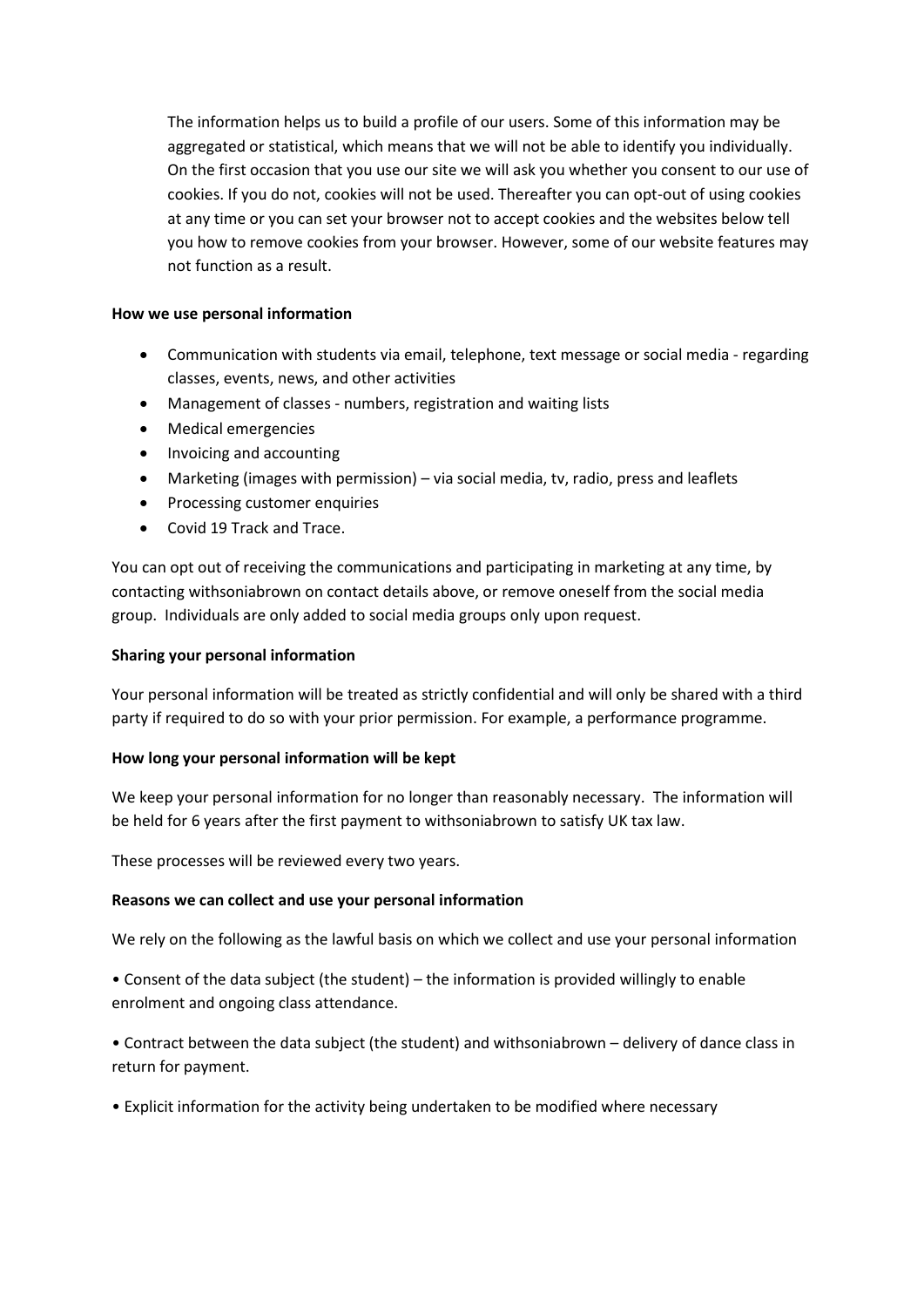#### **Providing us with your personal information**

Although you are under no statutory or contractual requirement or obligation to provide us with your personal data, enrolment cannot be completed until the information is provided.

#### **Keeping your information secure**

At withsoniabrown your personal information is only accessible to authorised personnel who are subject to a duty of strict confidentiality. Appropriate security (technological and organisational) measures are in place to prevent that information from being accidently lost, used or open to unauthorised access.

While we will use all reasonable efforts to secure your personal data, in using our website and social media you acknowledge that the use of the internet is not entirely secure and for this reason we cannot guarantee the security or integrity of any personal data that are transferred from you or to you via the internet.

Should we suspect we suspect a data security breach, we will notify you and any applicable regulator of a suspected data security breach where we are legally required to do so.

If you have any concerns about your information, please contact us using the details above.

#### **Transfers of your information out of the EU**

We will not transfer your personal information outside of the European Union at any time.

#### **Children and the validity of consent**

We will take reasonable steps to ascertain that users are over 18 years of age and whether a child of 13 years or more is sufficiently informed to give valid consent. If the user is not, parental consent will be required to provide consent for the processing of any personal information.

#### **Your rights and your personal data**

Under the General Data Protection Regulations, you have rights:

- Right to be informed transparency of what and how we use your personal information
- Right of access copies of the personal information that we hold can be requested
- Right of rectification inaccurate or incomplete information must be amended.
- Right to be forgotten in certain situations individuals can request that their data can be erased

• Right of portability – individuals can request that the information hold on them to be transferred to another company.

• Right to restrict processing – individuals can request that the organisation limits the way it uses personal data.

• Right to object – individuals can challenge certain types of processing i.e. direct marketing.